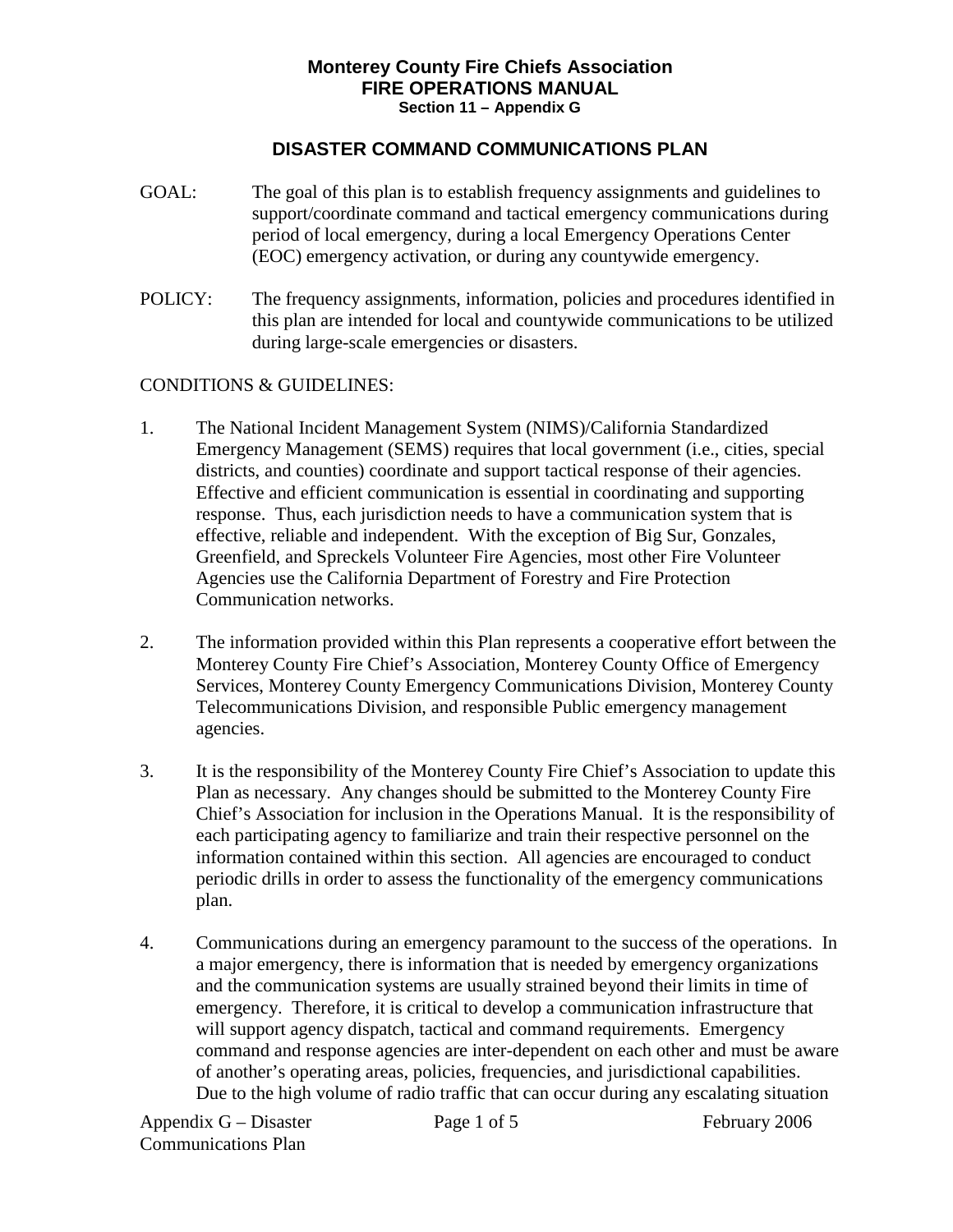or disaster, radio discipline is of paramount importance and radio transmissions need to be kept to a minimum.

- 5. This plan may be activated (i.e. the utilization of these frequencies) by the Local Emergency Operations Center (EOC) Director/ Fire Incident Commander, or the Monterey Office of Emergency Services/ Monterey Operational Area EOC. The Monterey County Emergency Communication Center (911) will be notified and may recommend agencies switch to the predetermined Disaster Command and Communication Plan Frequency as listed below.
- 6. The Disaster Command Frequency (DCF) is the designated means of communication between the City/ Special Fire District Emergency Operation Center and tactically deployed resources. All local response jurisdiction resources, including the EOC, should incorporate the use of the jurisdictionally assigned DCF in addition to those already required elsewhere in Chapter 11 of the Monterey County Fire Chief's Association Operations Manual. In addition, in order to support mutual aid/ auto aid response, it is recommended that all mobile resources incorporate the use of all identified Disaster Command Frequencies.

| <b>ORGANIZATION</b>  | <b>DESIGN</b>      | <b>TRANSMIT</b>  | <b>PL</b>  | <b>RECEIVE</b>   | PL               | <b>USE</b>   |
|----------------------|--------------------|------------------|------------|------------------|------------------|--------------|
|                      | <b>ATION</b>       | <b>FREQUENCY</b> |            | <b>FREQUENCY</b> |                  |              |
| Pacific Grove        | POM Tac 2          | 148.8500         | <b>CSQ</b> | 148.8500         | <b>CSQ</b>       | B/M/P        |
| <b>Carmel City</b>   | POM Tac 2          | 148.8500         | <b>CSQ</b> | 148.8500         | $\overline{C}SQ$ | B/M/P        |
| Carmel Valley        | POM Tac 2          | 148.8500         | <b>CSQ</b> | 148.8500         | <b>CSO</b>       | B/M/P        |
|                      |                    |                  |            |                  |                  |              |
| Monterey City        | SE Red             | 155.3250         | <b>CSQ</b> | 155.3250         | <b>CSQ</b>       | B/M/P        |
| Airport              | SE Red             | 155.3250         | <b>CSQ</b> | 155.3250         | <b>CSQ</b>       | B/M/P        |
|                      |                    |                  |            |                  |                  |              |
| Seaside City         | POM Tac 1          | 148.8000         | <b>CSQ</b> | 148.8000         | <b>CSQ</b>       | $\rm\,B/M/P$ |
| <b>POM</b>           | POM Tac 1          | 148.8000         | <b>CSQ</b> | 148.8000         | <b>CSQ</b>       | B/M/P        |
| Marina City          | POM Tac 1          | 148.8000         | <b>CSQ</b> | 148.8000         | <b>CSQ</b>       | B/M/P        |
|                      |                    |                  |            |                  |                  |              |
| North County         | SE Green           | 155.2050         | <b>CSQ</b> | 155.2050         | <b>CSQ</b>       | B/M/P        |
|                      |                    |                  |            |                  |                  |              |
| Salinas City         | Orange             | 154.235          | <b>CSQ</b> | 154.235          | <b>CSQ</b>       | B/M/P        |
|                      |                    |                  |            |                  |                  |              |
| <b>Salinas Rural</b> | <b>SCRAMP</b>      | 159.585          | 146.2      | 151.895          | 146.2            | B/M/P        |
| Spreckels            | <b>SCRAMP</b>      | 159.585          | 146.2      | 151.895          | 146.2            | B/M/P        |
|                      |                    |                  |            |                  |                  |              |
| Gonzales             | Laguna Sec 153.980 |                  | 162.2      | 153.980          | 162.2            | B/M/P        |
| Soledad              | Laguna Sec 153.980 |                  | 162.2      | 153.980          | 162.2            | B/M/P        |
|                      |                    |                  |            |                  |                  |              |
| Greenfield           | Grey               | 153.890          | <b>CSQ</b> | 153.890          | <b>CSQ</b>       | B/M/P        |
| King City            | Grey               | 153.890          | <b>CSQ</b> | 153.890          | <b>CSQ</b>       | B/M/P        |
|                      |                    |                  |            |                  |                  |              |
| Big Sur              | Big Sur            | 153.785          | 123.0      | 153.785          | 123.0            | B/M/P        |
|                      |                    |                  |            |                  |                  |              |
| Monterey Co. OES     | EOC Coord 453.400  |                  |            | 453.400          |                  | $\bf{B}$     |

Appendix G – Disaster Page 2 of 5 February 2006 Communications Plan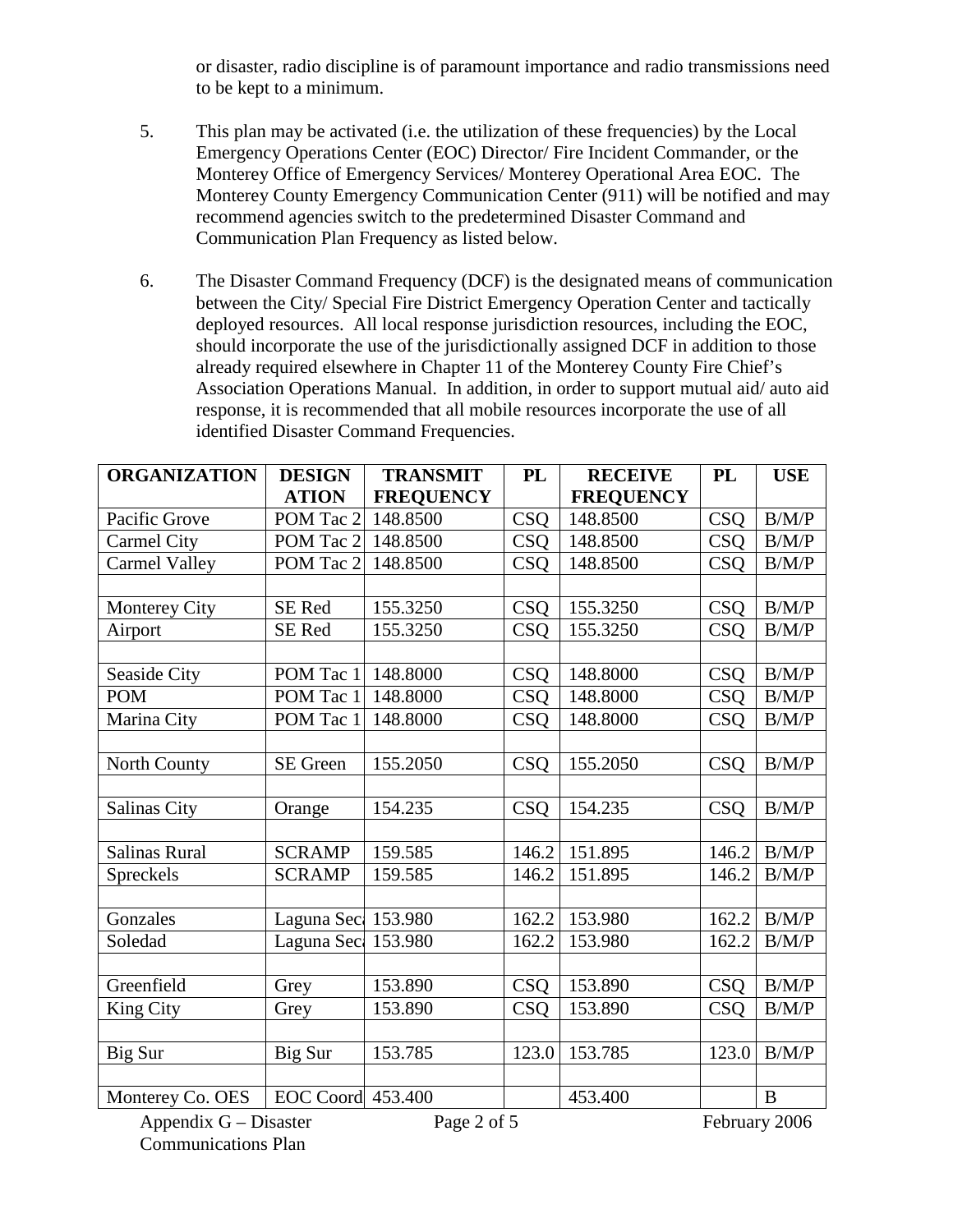ACTIVATION: This policy may be enacted when a dispatch level is at HIGH (Dispatch Level II).

The level of service will utilize a system to delineate the status of Fire Comm activity and available support services that can be expected from Fire Comm. The levels are:

**Normal***: Dispatch Level I*: No other actions need to be taken by radio users.

**High:** *Dispatch Level II*: 9-1-1 Center or an individual agency is experiencing a high call volume that may overwhelm resources such as a local emergency requiring the opening of the local Emergency Operations Center (EOC).

**Extreme:** *Dispatch Level III*: 9-1-1 Center or multiple agencies are experiencing extreme call volume that has resulted in the opening of more than one local and Monterey County Emergency Operations Center.

When events dictate the need to escalate the dispatch level, agencies will be notified over the radio, or by telephone should the communications equipment be out of service. Many agencies will already have units in the field because of the activity; these agencies can be notified without page tones. This will alert field units and base stations that Fire Comm is at a level above normal, and communications will need to be adjusted until such time as the Communications Status Level is returned to normal.

| <b>Status:</b>                     | <b>Normal: Level I</b>                       |
|------------------------------------|----------------------------------------------|
| <b>Status Definition:</b>          | This is a normal/daily level of activity,    |
|                                    | which will require no changes on the part    |
|                                    | of participants.                             |
| <b>Person Changing Status:</b>     | Senior Communications Dispatcher on          |
|                                    | duty.                                        |
| <b>Initiating Trigger Point:</b>   | Senior dispatcher on duty determines when    |
|                                    | system is no longer functioning normally     |
|                                    | and the system must switch to Level II or    |
|                                    | Level III operations.                        |
| <b>Ending Trigger Point:</b>       | When a reduced Communications Status         |
|                                    | Level is reached.                            |
| <b>Action Taken in Field:</b>      | Normal daily radio actions are taken for all |
|                                    | system participants.                         |
| <b>Service Level Expectations:</b> | Normal service levels.                       |
| <b>Notification:</b>               | Only if changed to Level II or Level III     |
| <b>Action Review:</b>              | Only necessary if changed to Level II or     |
|                                    | Level III. Routine management by the         |
|                                    | <b>Monterey County Emergency</b>             |
|                                    | Communications Department with support       |
|                                    | from various standing committees,            |
|                                    | Monterey County Fire Chief's Association,    |
|                                    | and assigned review team.                    |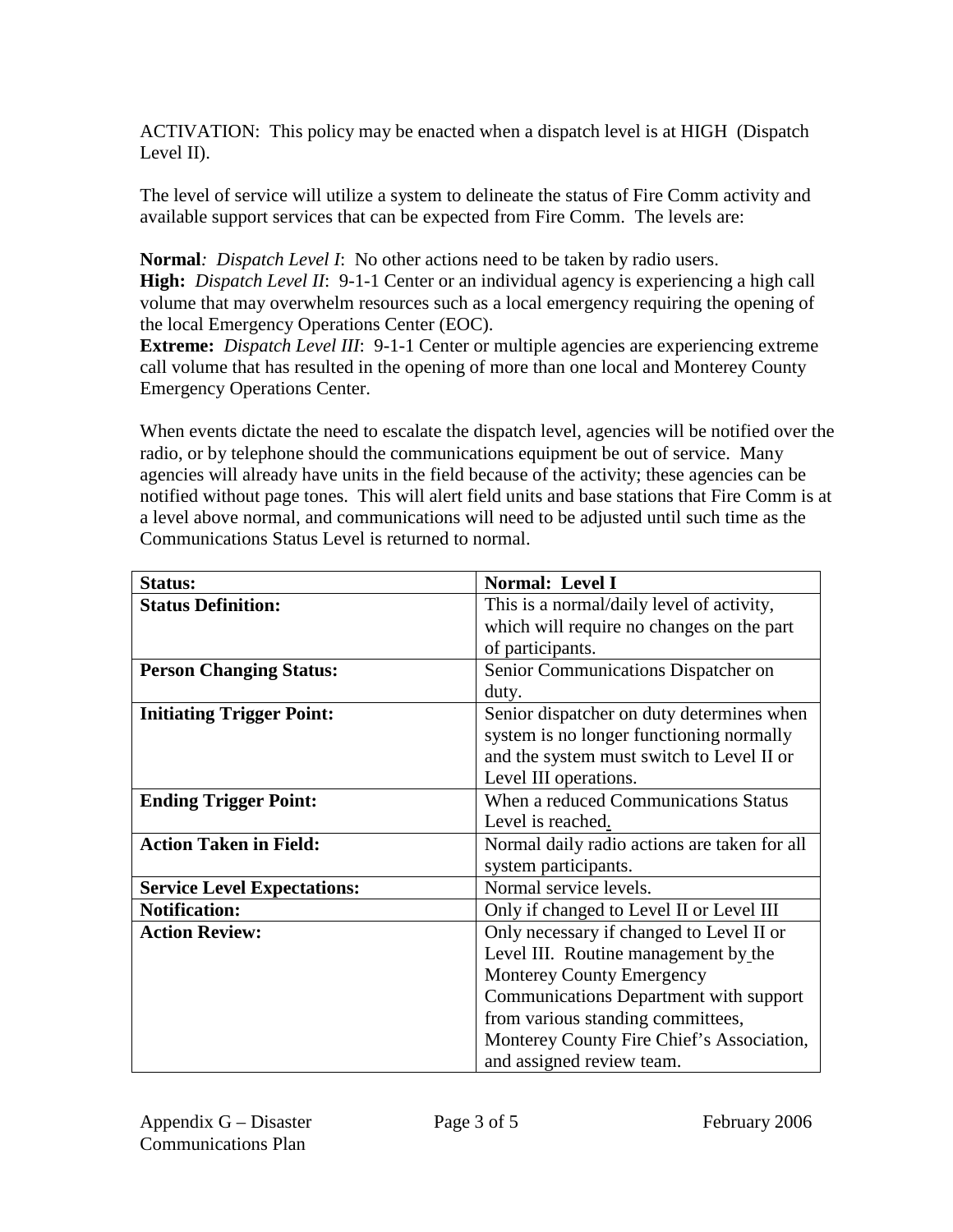| <b>Status:</b>                    | <b>High Level II</b>                          |
|-----------------------------------|-----------------------------------------------|
| <b>Status Definition:</b>         | This is a high level of activity, which may   |
|                                   | be due to any number of large-scale           |
|                                   | incidents occurring simultaneously or a       |
|                                   | significant localized event.                  |
| <b>Person Changing Status:</b>    | Senior Communications Dispatcher on           |
|                                   | duty, or can be triggered by an individual    |
|                                   | agency.                                       |
| <b>Initiating Trigger Point:</b>  | When an overwhelming number of                |
|                                   | incidents, which if paged out in the normal   |
|                                   | manner, would cause a delay to emergency      |
|                                   | services to the public.                       |
| <b>Ending Trigger Point:</b>      | When a reduced Communications Status          |
|                                   | Level is reached.                             |
| <b>Action Taken In Field:</b>     | Each fire agency affected by the local        |
|                                   | emergency will maintain their own             |
|                                   | Sitstat/Restat and track their own times for  |
|                                   | all calls. Requests to Fire Comm would be     |
|                                   | of an urgent life safety issues only. A local |
|                                   | EOC may be opened/operating. Agencies         |
|                                   | may be asked to switch to their designated    |
|                                   | <b>Disaster Command and Communication</b>     |
|                                   | Plan Frequency.                               |
| <b>Service Level Expectation:</b> | All details would be broadcast over the       |
|                                   | radio by priority with emergency calls        |
|                                   | being preceded with an alert tone.            |
| <b>Notification:</b>              | Dispatch Operations Supervisor, area Fire     |
|                                   | Coordinator, BEU CDF-ECC, Monterey            |
|                                   | County OES, and local fire departments.       |
| <b>Action Review:</b>             | Routine management by the Monterey            |
|                                   | <b>County Emergency Communications</b>        |
|                                   | Department with support from various          |
|                                   | standing committees, Monterey County          |
|                                   | Fire Chief's Association, and assigned        |
|                                   | review team.                                  |
|                                   |                                               |
| $Ch$                              | <b>Extrama</b> Laval III                      |

| <b>Status:</b>                   | <b>Extreme Level III</b>                    |
|----------------------------------|---------------------------------------------|
| <b>Status Definition:</b>        | This is an extreme level of activity, which |
|                                  | may be due to an escalation of the High     |
|                                  | Dispatch Level, or a loss of                |
|                                  | communications equipment and Fire           |
|                                  | Comm may have lost some of their            |
|                                  | dispatch capabilities.                      |
| <b>Person Changing Status:</b>   | Senior Communications Dispatcher on         |
|                                  | duty or Monterey County Emergency           |
|                                  | <b>Operations Center.</b>                   |
| <b>Initiating Trigger Point:</b> | Senior dispatcher on duty determines part   |
|                                  | of the communications system is not         |